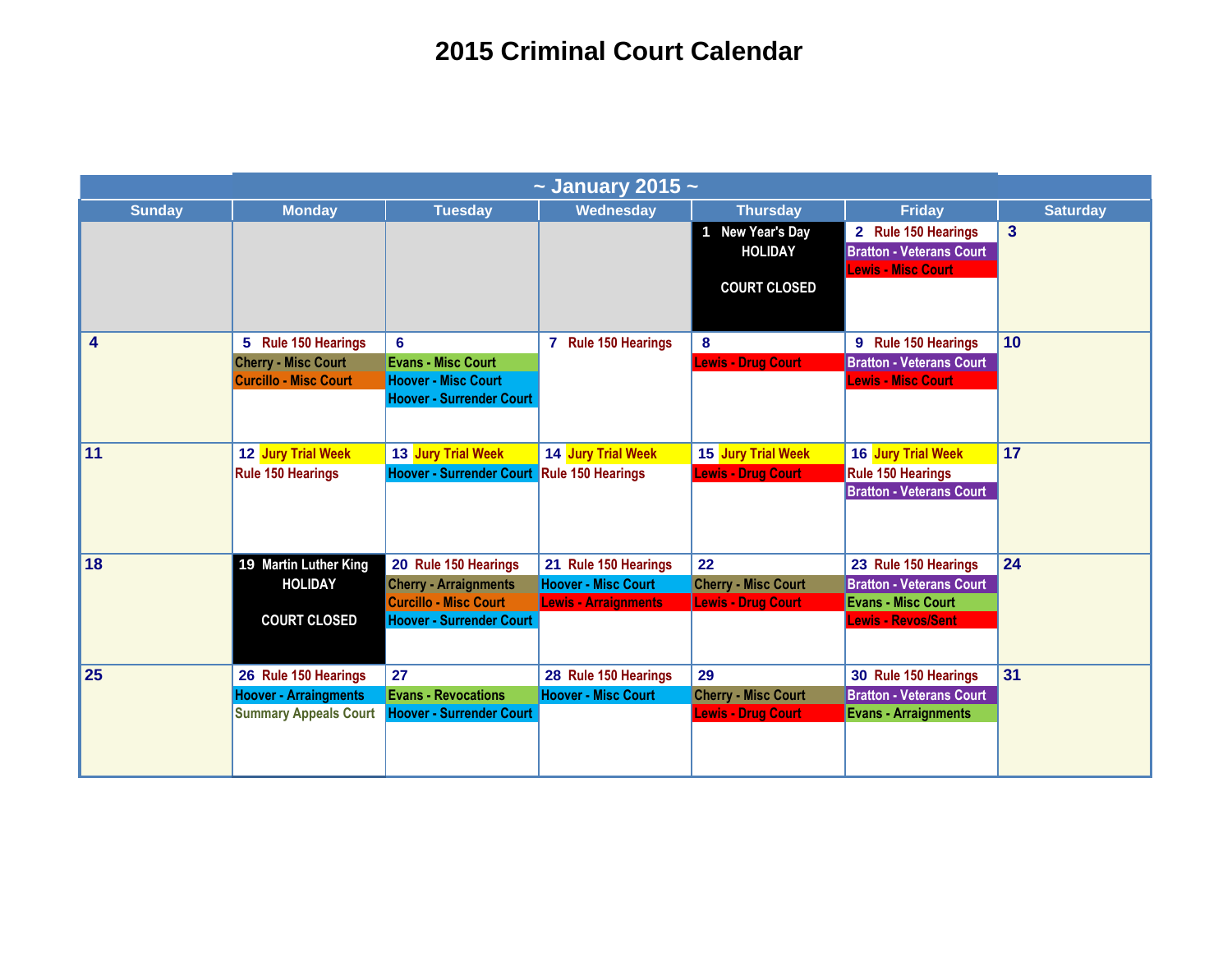| ~ February 2015 ~    |                                          |                                 |                             |                             |                                 |                 |
|----------------------|------------------------------------------|---------------------------------|-----------------------------|-----------------------------|---------------------------------|-----------------|
| <b>Sunday</b>        | <b>Monday</b>                            | <b>Tuesday</b>                  | Wednesday                   | <b>Thursday</b>             | <b>Friday</b>                   | <b>Saturday</b> |
| $\blacktriangleleft$ | <b>Rule 150 Hearings</b><br>$\mathbf{2}$ | $\mathbf{3}$                    | 4 Rule 150 Hearings         | 5                           | 6 Rule 150 Hearings             | $\overline{7}$  |
|                      | <b>Curcillo - Arraignments</b>           | <b>Cherry - Misc Court</b>      | <b>Hoover - Revocations</b> | <b>Cherry - Revocations</b> | <b>Bratton - Veterans Court</b> |                 |
|                      | <b>Lewis - Misc Court</b>                | <b>Curcillo - Revocations</b>   |                             | <b>Curcillo - DUI Court</b> | <b>Evans - Misc Court</b>       |                 |
|                      |                                          | <b>Hoover - Misc Court</b>      |                             | <b>Evans - DUI Court</b>    | <b>Lewis - Revo/Sent</b>        |                 |
|                      |                                          | <b>Hoover - Surrender Court</b> |                             | <b>Lewis - Drug Court</b>   |                                 |                 |
| 8                    | <b>Rule 150 Hearings</b><br>9            | 10                              | 11 Rule 150 Hearings        | 12                          | 13 Rule 150 Hearings            | 14              |
|                      |                                          | <b>Curcillo - Misc Court</b>    |                             | <b>Hoover - ARD Court</b>   | <b>Bratton - Veterans Court</b> |                 |
|                      |                                          | <b>Hoover - Surrender Court</b> |                             | <b>Lewis - Drug Court</b>   |                                 |                 |
|                      |                                          |                                 |                             |                             |                                 |                 |
| 15                   | 16 Presidents' Day                       | 17 Rule 150 Hearings            | 18 Rule 150 Hearings        | 19                          | 20 Rule 150 Hearings            | 21              |
|                      | <b>HOLIDAY</b>                           | <b>Curcillo - Misc Court</b>    | <b>Hoover - Misc Court</b>  | <b>Cherry - Misc Court</b>  | <b>Bratton - Veterans Court</b> |                 |
|                      |                                          | <b>Evans - Misc Court</b>       |                             | <b>Lewis - Drug Court</b>   | <b>Hoover - Misc Court</b>      |                 |
|                      | <b>COURT CLOSED</b>                      | <b>Hoover - Surrender Court</b> |                             |                             | <b>Lewis - Misc Court</b>       |                 |
|                      |                                          |                                 |                             |                             |                                 |                 |
| 22                   | 23 Rule 150 Hearings                     | 24                              | 25 Rule 150 Hearings        | 26                          | 27 Rule 150 Hearings            | 28              |
|                      | <b>Evans - Misc Court</b>                | <b>Cherry - Arraignments</b>    | <b>Lewis - Arraignments</b> | <b>Lewis - Drug Court</b>   | <b>Bratton - Veterans Court</b> |                 |
|                      | <b>Summary Appeals Court</b>             | <b>Curcillo - Misc Court</b>    |                             |                             | <b>Evans - Arraignments</b>     |                 |
|                      |                                          | <b>Evans - Revocations</b>      |                             |                             |                                 |                 |
|                      |                                          | <b>Hoover - Surrender Court</b> |                             |                             |                                 |                 |
|                      |                                          |                                 |                             |                             |                                 |                 |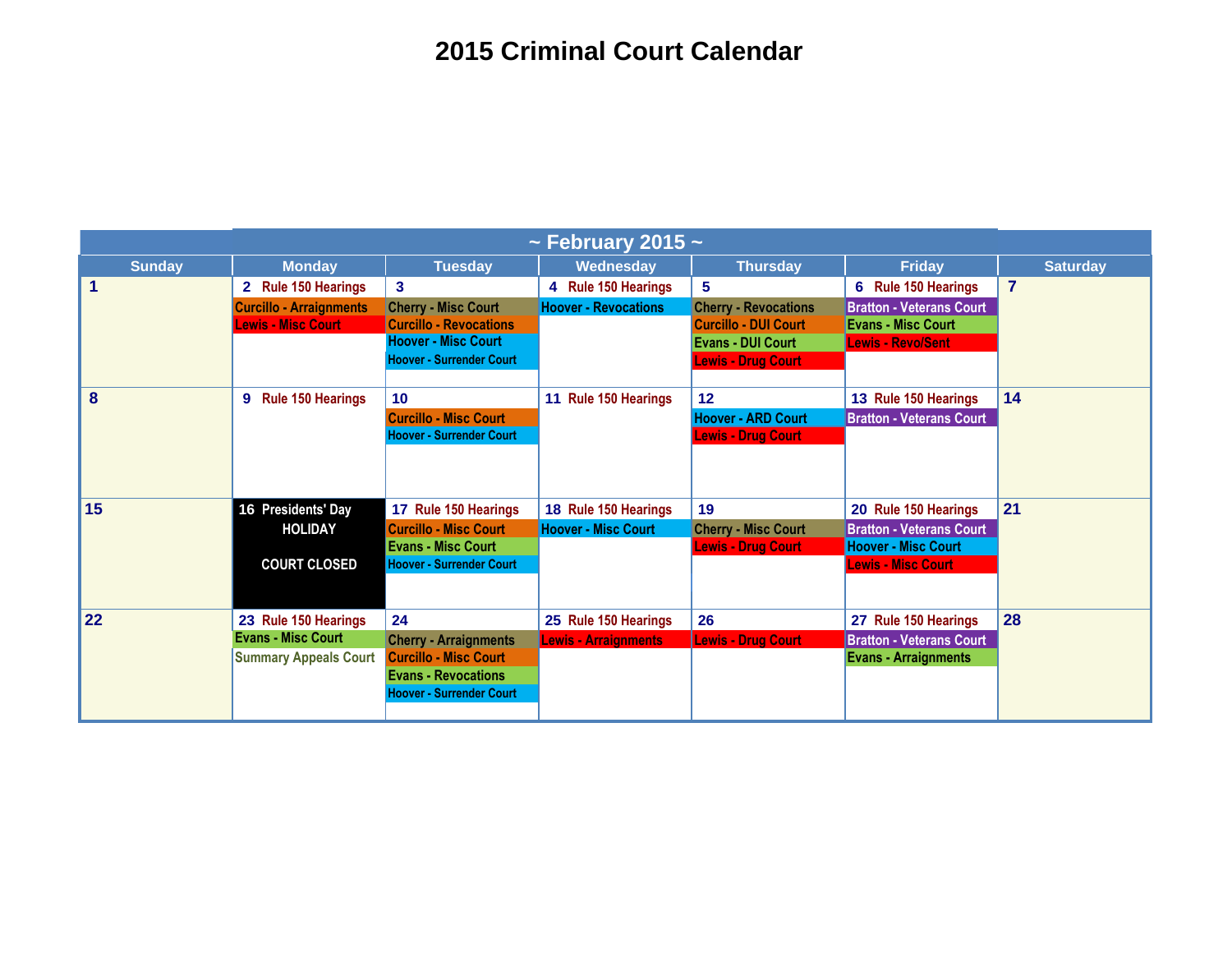| $\sim$ March 2015 $\sim$ |                                   |                                 |                             |                                |                                 |                 |
|--------------------------|-----------------------------------|---------------------------------|-----------------------------|--------------------------------|---------------------------------|-----------------|
| <b>Sunday</b>            | <b>Monday</b>                     | <b>Tuesday</b>                  | Wednesday                   | <b>Thursday</b>                | <b>Friday</b>                   | <b>Saturday</b> |
| $\mathbf{1}$             | 2 Jury Trial Week                 | 3 Jury Trial Week               | 4 Jury Trial Week           | 5 Jury Trial Week              | <b>6</b> Jury Trial Week        | $\overline{7}$  |
|                          | <b>Rule 150 Hearings</b>          | <b>Hoover - Surrender Court</b> | Rule 150 Hearings           | <b>Lewis - Drug Court</b>      | <b>Rule 150 Hearings</b>        |                 |
|                          |                                   |                                 |                             |                                | <b>Bratton - Veterans Court</b> |                 |
| 8                        | 9 Jury Trial Week                 | 10 Jury Trial Week              | 11 Jury Trial Week          | 12 Jury Trial Week             | 13 Jury Trial Week              | 14              |
|                          | <b>Rule 150 Hearings</b>          | <b>Hoover - Surrender Court</b> | <b>Rule 150 Hearings</b>    | <b>Cherry - Revocations</b>    | <b>Rule 150 Hearings</b>        |                 |
|                          |                                   |                                 |                             | <b>Curcillo - Arraignments</b> | <b>Bratton - Veterans Court</b> |                 |
|                          |                                   |                                 |                             | <b>Lewis - Drug Court</b>      | <b>Curcillo - Revocations</b>   |                 |
|                          |                                   |                                 |                             |                                |                                 |                 |
| 15                       | 16 Rule 150 Hearings              | 17                              | 18 Rule 150 Hearings        | 19                             | 20 Rule 150 Hearings            | 21              |
|                          | <b>Hoover - Arraignments</b>      | <b>Hoover - Surrender Court</b> | <b>Hoover - Misc Court</b>  | <b>Cherry - Misc Court</b>     | <b>Bratton - Veterans Court</b> |                 |
|                          | <b>Lewis - Misc Court</b>         |                                 | <b>Lewis - Arraignments</b> | <b>Lewis - Drug Court</b>      | <b>Evans - Misc Court</b>       |                 |
|                          |                                   |                                 |                             |                                | <b>Lewis - Revos/Sent</b>       |                 |
| 22                       | 23 Rule 150 Hearings              | 24                              | 25 Rule 150 Hearings        | 26                             | 27 Rule 150 Hearings            | 28              |
|                          | <b>Curcillo - Misc Court</b>      | <b>Hoover - Misc Court</b>      | <b>Hoover - Revocations</b> | <b>Cherry - Arraignments</b>   | <b>Bratton - Veterans Court</b> |                 |
|                          |                                   | <b>Hoover - Surrender Court</b> |                             | <b>Curcillo - DUI Court</b>    | <b>Lewis - Misc Court</b>       |                 |
|                          |                                   |                                 |                             | <b>Evans - DUI Court</b>       |                                 |                 |
|                          |                                   |                                 |                             | <b>Lewis - Drug Court</b>      |                                 |                 |
| 29                       | 30 Rule 150 Hearings              | 31                              |                             |                                |                                 |                 |
|                          | <b>Summary Appeals Court</b>      | <b>Evans - Revocations</b>      |                             |                                |                                 |                 |
|                          | <b>Costs &amp; Fines Contempt</b> | <b>Hoover - Surrender Court</b> |                             |                                |                                 |                 |
|                          |                                   |                                 |                             |                                |                                 |                 |
|                          |                                   |                                 |                             |                                |                                 |                 |
|                          |                                   |                                 |                             |                                |                                 |                 |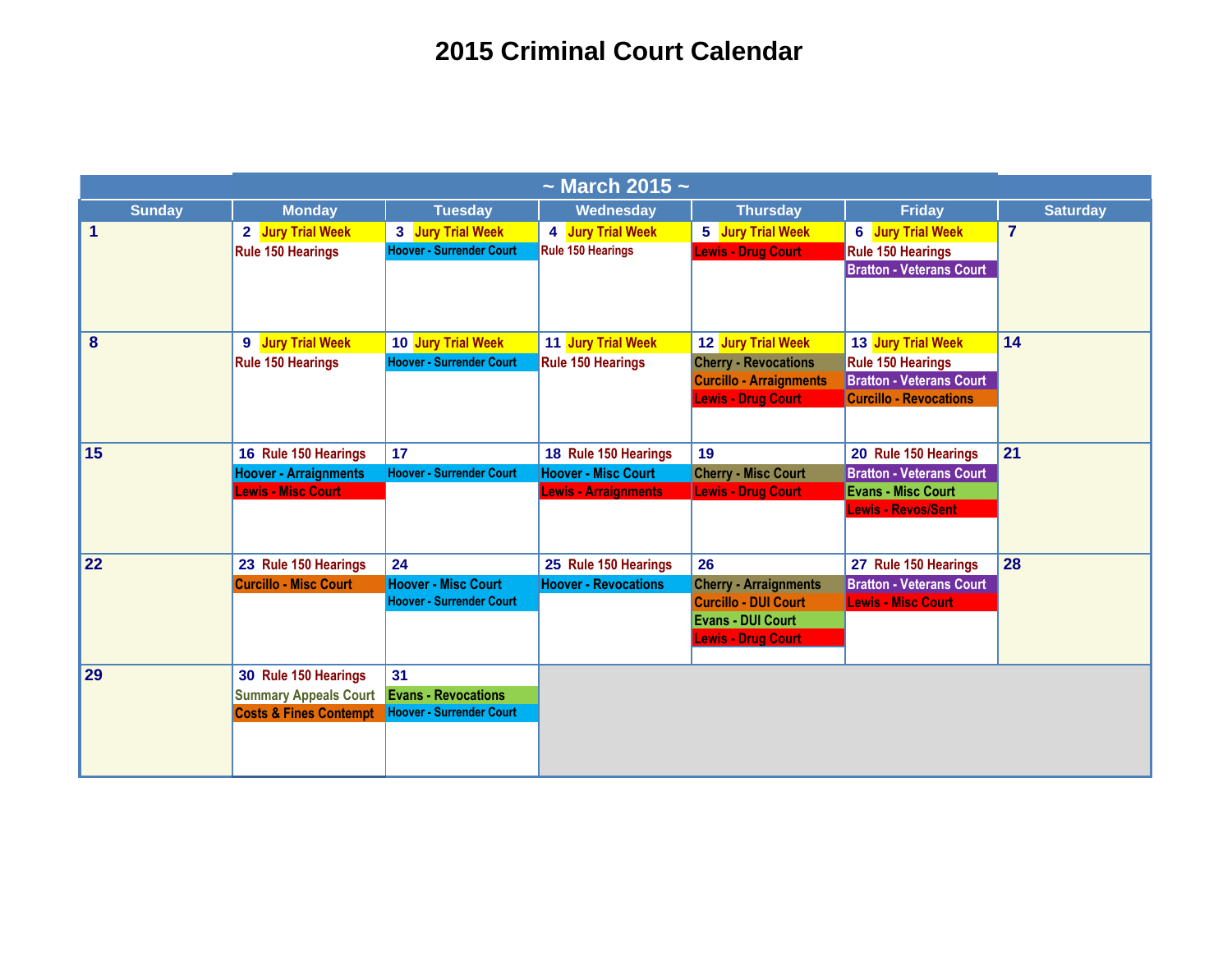| $\sim$ April 2015 $\sim$ |                               |                                 |                             |                               |                                 |                         |  |
|--------------------------|-------------------------------|---------------------------------|-----------------------------|-------------------------------|---------------------------------|-------------------------|--|
| <b>Sunday</b>            | <b>Monday</b>                 | <b>Tuesday</b>                  | Wednesday                   | <b>Thursday</b>               | <b>Friday</b>                   | <b>Saturday</b>         |  |
|                          |                               |                                 | 1 Rule 150 Hearings         | $\overline{2}$                | 3 Rule 150 Hearings             | $\overline{\mathbf{4}}$ |  |
|                          |                               |                                 |                             | <b>Cherry - Misc Court</b>    | <b>Bratton - Veterans Court</b> |                         |  |
|                          |                               |                                 |                             | <b>Hoover - ARD Court</b>     | <b>Evans - Arraignments</b>     |                         |  |
|                          |                               |                                 |                             | <b>Lewis - Drug Court</b>     |                                 |                         |  |
|                          |                               |                                 |                             |                               |                                 |                         |  |
| 5                        | 6 Rule 150 Hearings           | $\overline{7}$                  | 8 Rule 150 Hearings         | $\mathbf{9}$                  | 10 Rule 150 Hearings            | 11                      |  |
|                          | <b>Curcillo - Misc Court</b>  | <b>Cherry - Misc Court</b>      | <b>Hoover - Misc Court</b>  | <b>Cherry - Arraignments</b>  | <b>Bratton - Veterans Court</b> |                         |  |
|                          | <b>Hoover - Arraignments</b>  | <b>Curcillo - Arraignments</b>  | <b>Lewis - Arraignments</b> | <b>Curcillo - Revocations</b> | <b>Lewis - Revos/Sent</b>       |                         |  |
|                          | <b>Lewis - Misc Court</b>     | <b>Evans - Misc Court</b>       |                             | <b>Lewis - Drug Court</b>     |                                 |                         |  |
|                          |                               | <b>Hoover - Surrender Court</b> |                             |                               |                                 |                         |  |
| 12                       | 13 Jury Trial Week            | 14 Jury Trial Week              | 15 Jury Trial Week          | 16 Jury Trial Week            | 17 Jury Trial Week              | 18                      |  |
|                          | <b>Rule Rule 150 Hearings</b> | <b>Hoover - Surrender Court</b> | <b>Rule 150 Hearings</b>    | <b>Lewis - Drug Court</b>     | <b>Rule 150 Hearings</b>        |                         |  |
|                          |                               |                                 |                             |                               | <b>Bratton - Veterans Court</b> |                         |  |
|                          |                               |                                 |                             |                               |                                 |                         |  |
|                          |                               |                                 |                             |                               |                                 |                         |  |
| 19                       | 20 Rule 150 Hearings          | 21                              | 22 Rule 150 Hearings        | 23                            | 24 Rule 150 Hearings            | 25                      |  |
|                          |                               | <b>Hoover - Misc Court</b>      | <b>Hoover - Revocations</b> | <b>Cherry - Revocations</b>   | <b>Bratton - Veterans Court</b> |                         |  |
|                          |                               | <b>Hoover - Surrender Court</b> |                             | <b>Curcillo - DUI Court</b>   | <b>Lewis - Misc Court</b>       |                         |  |
|                          |                               |                                 |                             | <b>Evans - DUI Court</b>      |                                 |                         |  |
|                          |                               |                                 |                             | <b>Lewis - Drug Court</b>     |                                 |                         |  |
| 26                       | 27 Rule 150 Hearings          | 28                              | 29 Rule 150 Hearings        | 30                            |                                 |                         |  |
|                          | <b>Summary Appeals Court</b>  | <b>Curcillo - Misc Court</b>    |                             | <b>Cherry - ARD Court</b>     |                                 |                         |  |
|                          |                               | <b>Hoover - Surrender Court</b> |                             | <b>Lewis - Drug Court</b>     |                                 |                         |  |
|                          |                               |                                 |                             | <b>Summary Appeals Court</b>  |                                 |                         |  |
|                          |                               |                                 |                             |                               |                                 |                         |  |
|                          |                               |                                 |                             |                               |                                 |                         |  |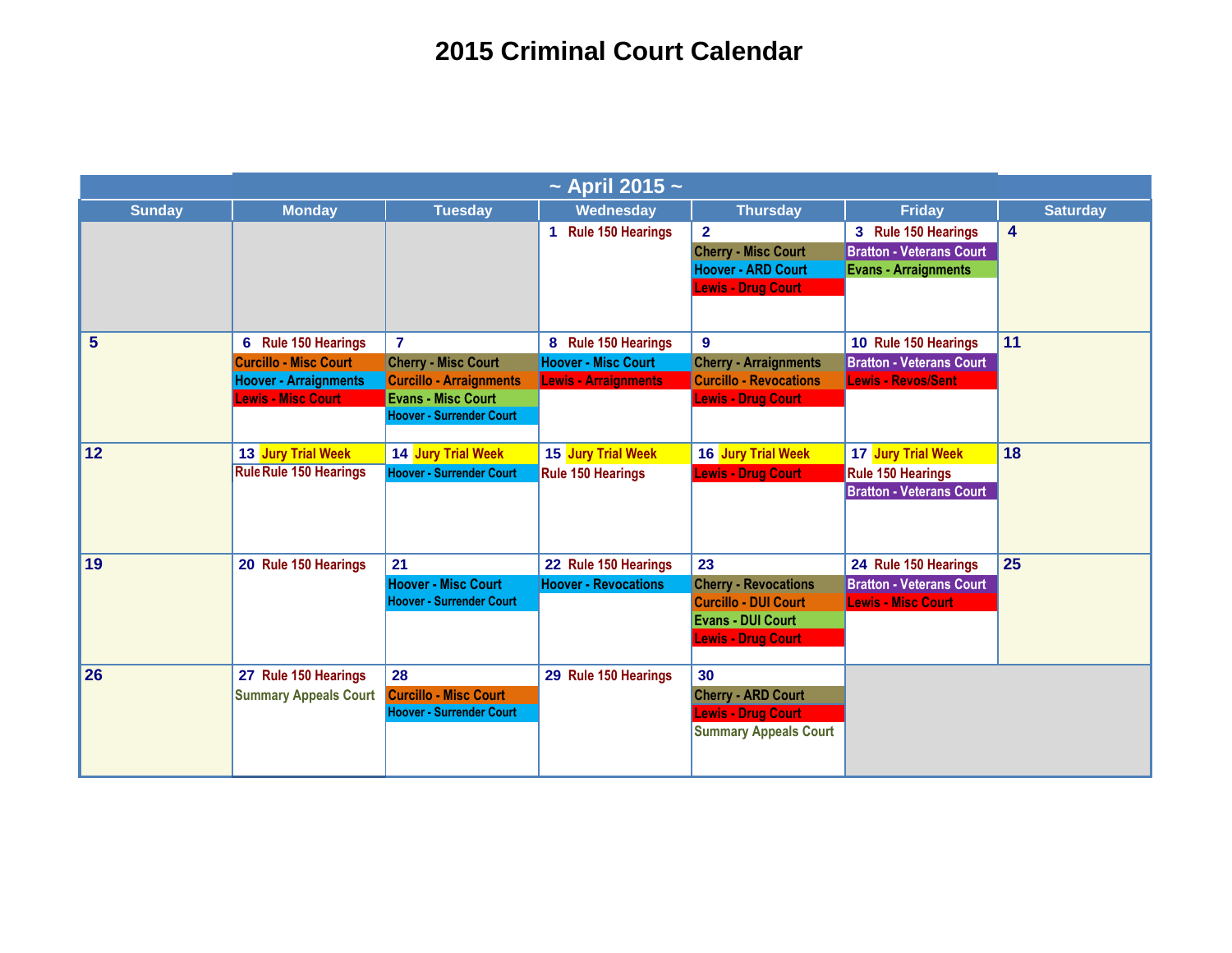| $\sim$ May 2015 $\sim$  |                                   |                                                               |                             |                                |                                 |                 |  |
|-------------------------|-----------------------------------|---------------------------------------------------------------|-----------------------------|--------------------------------|---------------------------------|-----------------|--|
| <b>Sunday</b>           | <b>Monday</b>                     | <b>Tuesday</b>                                                | Wednesday                   | <b>Thursday</b>                | <b>Friday</b>                   | <b>Saturday</b> |  |
|                         |                                   |                                                               |                             |                                | 1 Rule 150 Hearings             | $\overline{2}$  |  |
|                         |                                   |                                                               |                             |                                | <b>Bratton - Veterans Court</b> |                 |  |
|                         |                                   |                                                               |                             |                                | <b>Lewis - Revos/Sent</b>       |                 |  |
|                         |                                   |                                                               |                             |                                |                                 |                 |  |
|                         |                                   |                                                               |                             |                                |                                 |                 |  |
| $\overline{\mathbf{3}}$ | 4 Rule 150 Hearings               | $\overline{\mathbf{5}}$                                       | 6 Rule 150 Hearings         | $\overline{7}$                 | 8 Rule 150 Hearings             | 9               |  |
|                         | <b>Coates - Naturalization</b>    | <b>Cherry - Arraignments</b>                                  | <b>Lewis - Arraignments</b> | <b>Curcillo - Misc Court</b>   | <b>Bratton - Veterans Court</b> |                 |  |
|                         | <b>Evans - Misc Court</b>         | <b>Evans - Revocations</b>                                    |                             | <b>Lewis - Drug Court</b>      | <b>Evans - Arraignments</b>     |                 |  |
|                         |                                   | <b>Hoover - Surrender Court</b>                               |                             |                                |                                 |                 |  |
|                         |                                   |                                                               |                             |                                |                                 |                 |  |
| 10                      | 11 Rule 150 Hearings              | 12 <sup>2</sup>                                               | 13 Rule 150 Hearings        | 14                             | 15 Rule 150 Hearings            | 16              |  |
|                         | <b>Hoover - Arraignments</b>      | <b>Curcillo - Revocations</b>                                 | <b>Hoover - Misc Court</b>  | <b>Cherry - Misc Court</b>     | <b>Bratton - Veterans Court</b> |                 |  |
|                         | <b>Costs &amp; Fines Contempt</b> | <b>Hoover - Surrender Court</b>                               |                             | <b>Curcillo - Arraignments</b> | <b>Lewis - Misc Court</b>       |                 |  |
|                         |                                   |                                                               |                             | <b>Lewis - Drug Court</b>      |                                 |                 |  |
|                         |                                   |                                                               |                             |                                |                                 |                 |  |
|                         |                                   |                                                               |                             |                                |                                 |                 |  |
| 17                      | 18 Rule 150 Hearings              | 19                                                            | 20 Rule 150 Hearings        | 21                             | 22 Rule 150 Hearings            | 23              |  |
|                         | <b>Curcillo - Misc Court</b>      | <b>Cherry - Misc Court</b>                                    | <b>Hoover - Revocations</b> | <b>Cherry - Revocations</b>    | <b>Bratton - Veterans Court</b> |                 |  |
|                         | <b>Summary Appeals Court</b>      | <b>Evans - Misc Court</b>                                     |                             | <b>Lewis - Drug Court</b>      | <b>Evans - Misc Court</b>       |                 |  |
|                         |                                   | <b>Hoover - Misc Court</b><br><b>Hoover - Surrender Court</b> |                             |                                |                                 |                 |  |
|                         |                                   |                                                               |                             |                                |                                 |                 |  |
| 24                      | 25 Memorial Day                   | 26 Rule 150 Hearings                                          | 27 Rule 150 Hearings        | 28                             | 29 Rule 150 Hearings            | 30              |  |
|                         | <b>HOLIDAY</b>                    | <b>Cherry - Arraignments</b>                                  | <b>Cherry - ARD Court</b>   | <b>Curcillo - DUI Court</b>    | <b>Bratton - Veterans Court</b> |                 |  |
|                         |                                   | <b>Curcillo - Misc Court</b>                                  |                             | <b>Evans - DUI Court</b>       | <b>Evans - Arraignments</b>     |                 |  |
|                         | <b>COURT CLOSED</b>               | <b>Evans - Revocations</b>                                    |                             | <b>Lewis - Drug Court</b>      |                                 |                 |  |
|                         |                                   | <b>Hoover - Surrender Court</b>                               |                             |                                |                                 |                 |  |
|                         |                                   |                                                               |                             |                                |                                 |                 |  |
| 31                      |                                   |                                                               |                             |                                |                                 |                 |  |
|                         |                                   |                                                               |                             |                                |                                 |                 |  |
|                         |                                   |                                                               |                             |                                |                                 |                 |  |
|                         |                                   |                                                               |                             |                                |                                 |                 |  |
|                         |                                   |                                                               |                             |                                |                                 |                 |  |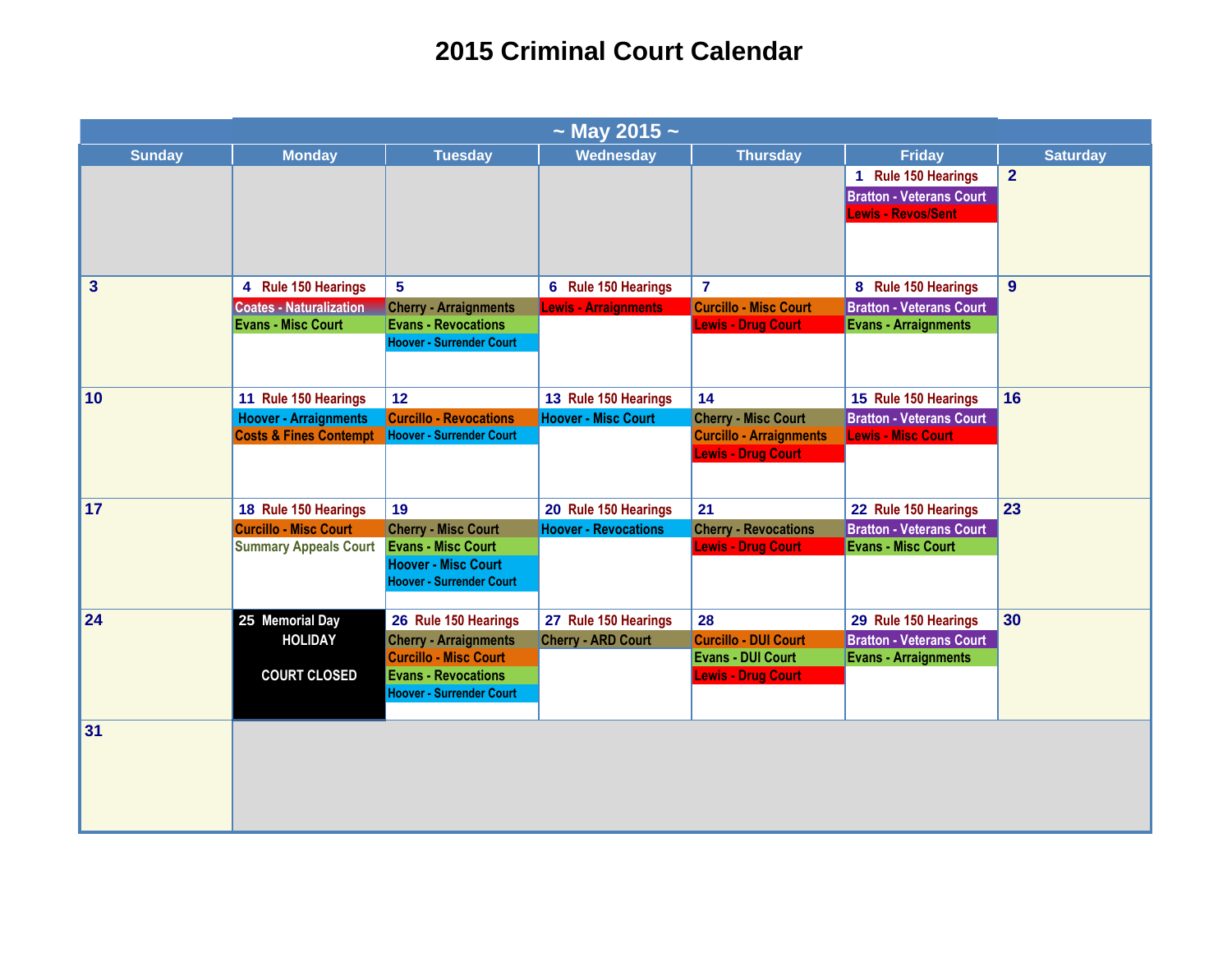| $\sim$ June 2015 $\sim$ |                              |                                 |                             |                                |                                 |                 |
|-------------------------|------------------------------|---------------------------------|-----------------------------|--------------------------------|---------------------------------|-----------------|
| <b>Sunday</b>           | <b>Monday</b>                | <b>Tuesday</b>                  | Wednesday                   | <b>Thursday</b>                | <b>Friday</b>                   | <b>Saturday</b> |
|                         | 1 Jury Trial Week            | 2 Jury Trial Week               | 3 Jury Trial Week           | 4 Jury Trial Week              | 5 Jury Trial Week               | 6               |
|                         | <b>Rule 150 Hearings</b>     | <b>Hoover - Surrender Court</b> | <b>Rule 150 Hearings</b>    | <b>Lewis - Drug Court</b>      | <b>Bratton - Veterans Court</b> |                 |
|                         |                              |                                 |                             |                                |                                 |                 |
|                         |                              |                                 |                             |                                |                                 |                 |
| $\overline{7}$          | 8 Jury Trial Week            | 9 Jury Trial Week               | 10 Jury Trial Week          | 11 Jury Trial Week             | 12 Jury Trial Week              | 13              |
|                         | <b>Rule 150 Hearings</b>     | <b>Hoover - Surrender Court</b> | <b>Rule 150 Hearings</b>    | <b>Curcillo - Arraignments</b> | <b>Rule 150 Hearings</b>        |                 |
|                         |                              |                                 |                             | <b>Lewis - Drug Court</b>      | <b>Bratton - Veterans Court</b> |                 |
|                         |                              |                                 |                             |                                | <b>Curcillo - Revocations</b>   |                 |
|                         |                              |                                 |                             |                                |                                 |                 |
| 14                      | 15 Rule 150 Hearings         | 16                              | 17 Rule 150 Hearings        | 18                             | 19 Rule 150 Hearings            | 20              |
|                         | <b>Hoover - Arraignments</b> | <b>Hoover - Surrender Court</b> | <b>Hoover - Misc Court</b>  | <b>Cherry - Misc Court</b>     | <b>Bratton - Veterans Court</b> |                 |
|                         |                              |                                 | <b>Lewis - Arraignments</b> | <b>Lewis - Drug Court</b>      | <b>Lewis - Misc Court</b>       |                 |
|                         |                              |                                 |                             |                                |                                 |                 |
| 21                      | 22 Rule 150 Hearings         | 23                              | 24 Rule 150 Hearings        | 25                             | 26 Rule 150 Hearings            | 27              |
|                         |                              | <b>Cherry - Arraignments</b>    | <b>Hoover - Revocations</b> | <b>Cherry - Misc Court</b>     | <b>Bratton - Veterans Court</b> |                 |
|                         |                              | <b>Curcillo - Misc Court</b>    |                             | <b>Hoover - ARD Court</b>      | <b>Evans - Arraignments</b>     |                 |
|                         |                              | <b>Evans - Revocations</b>      |                             | <b>Lewis - Drug Court</b>      | <b>Lewis - Revos/Sent</b>       |                 |
|                         |                              | <b>Hoover - Surrender Court</b> |                             |                                |                                 |                 |
| 28                      | 29 Rule 150 Hearings         | 30                              |                             |                                |                                 |                 |
|                         | <b>Lewis - Misc Court</b>    | <b>Cherry - Misc Court</b>      |                             |                                |                                 |                 |
|                         | <b>Summary Appeals Court</b> | <b>Evans - Misc Court</b>       |                             |                                |                                 |                 |
|                         |                              | <b>Hoover - Surrender Court</b> |                             |                                |                                 |                 |
|                         |                              |                                 |                             |                                |                                 |                 |
|                         |                              |                                 |                             |                                |                                 |                 |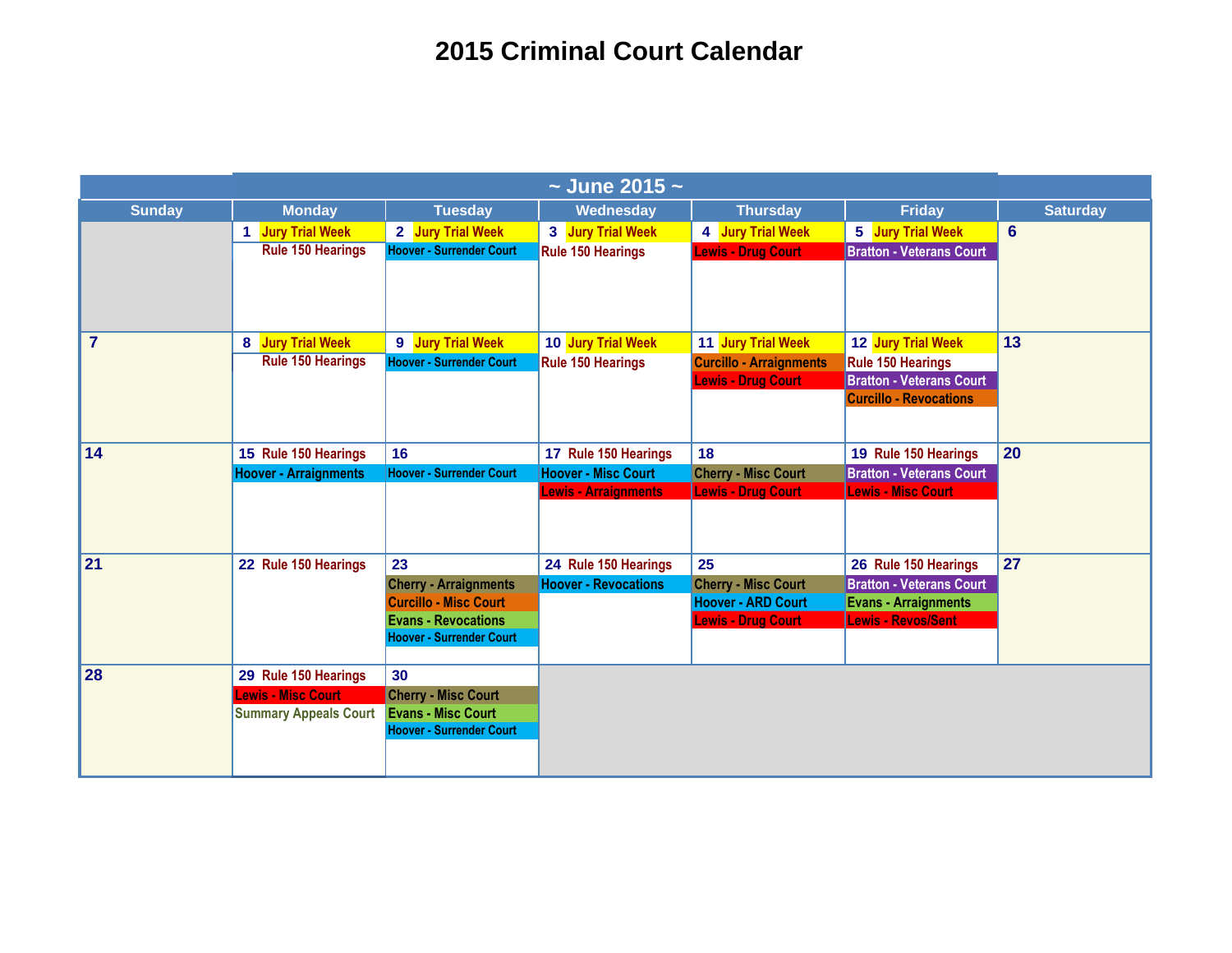| $\sim$ July 2015 $\sim$ |                                   |                                 |                             |                                |                                 |                    |  |
|-------------------------|-----------------------------------|---------------------------------|-----------------------------|--------------------------------|---------------------------------|--------------------|--|
| <b>Sunday</b>           | <b>Monday</b>                     | <b>Tuesday</b>                  | Wednesday                   | <b>Thursday</b>                | <b>Friday</b>                   | <b>Saturday</b>    |  |
|                         |                                   |                                 | 1 Rule 150 Hearings         | 2 Rule 150 Hearings            | 3 Independence Day Ol           | 4 Independence Day |  |
|                         |                                   |                                 | <b>Hoover - Misc Court</b>  | <b>Cherry - Revocations</b>    | Holiday                         |                    |  |
|                         |                                   |                                 |                             | <b>Curcillo - DUI Court</b>    |                                 |                    |  |
|                         |                                   |                                 |                             | <b>Evans - DUI Court</b>       | <b>Court Closed</b>             |                    |  |
|                         |                                   |                                 |                             | <b>Lewis - Drug Court</b>      |                                 |                    |  |
| $5\phantom{1}$          | 6 Rule 150 Hearings               | $\overline{7}$                  | 8 Rule 150 Hearings         | $\mathbf{9}$                   | 10 Rule 150 Hearings            | 11                 |  |
|                         |                                   | <b>Curcillo - Revocations</b>   |                             | <b>Cherry - Misc Court</b>     | <b>Bratton - Veterans Court</b> |                    |  |
|                         |                                   | <b>Evans - Misc Court</b>       |                             | <b>Curcillo - Arraignments</b> |                                 |                    |  |
|                         |                                   | <b>Hoover - Surrender Court</b> |                             | <b>Lewis - Drug Court</b>      |                                 |                    |  |
|                         |                                   |                                 |                             |                                |                                 |                    |  |
| 12                      | 13 Rule 150 Hearings              | 14                              | 15 Rule 150 Hearings        | 16                             | 17 Rule 150 Hearings            | 18                 |  |
|                         | <b>Evans - Misc Court</b>         | <b>Curcillo - Misc Court</b>    |                             | <b>Cherry - Misc Court</b>     | <b>Bratton - Veterans Court</b> |                    |  |
|                         | <b>Hoover - Arraignments</b>      | <b>Hoover - Surrender Court</b> |                             | <b>Lewis - Drug Court</b>      | <b>Lewis - Revos/Sent</b>       |                    |  |
|                         | <b>Lewis - Misc Court</b>         |                                 |                             |                                |                                 |                    |  |
|                         |                                   |                                 |                             |                                |                                 |                    |  |
| 19                      | 20 Rule 150 Hearings              | 21                              | 22 Rule 150 Hearings        | 23                             | 24 Rule 150 Hearings            | 25                 |  |
|                         | <b>Evans - Revocations</b>        | <b>Evans - Arraignments</b>     | <b>Hoover - Revocations</b> | <b>Cherry - Arraignments</b>   | <b>Bratton - Veterans Court</b> |                    |  |
|                         |                                   | <b>Hoover - Misc Court</b>      | <b>Lewis - Arraignments</b> | <b>Lewis - Drug Court</b>      | <b>Lewis - Misc Court</b>       |                    |  |
|                         |                                   | <b>Hoover - Surrender Court</b> |                             |                                |                                 |                    |  |
|                         |                                   |                                 |                             |                                |                                 |                    |  |
| 26                      | 27 Rule 150 Hearings              | 28                              | 29 Rule 150 Hearings        | 30                             | 31 Rule 150 Hearings            | Notes:             |  |
|                         | <b>Evans - Misc Court</b>         | <b>Curcillo - Misc Court</b>    |                             | <b>Cherry - ARD Court</b>      | <b>Bratton - Veterans Court</b> |                    |  |
|                         | <b>Costs &amp; Fines Contempt</b> | <b>Hoover - Surrender Court</b> |                             | <b>Lewis - Drug Court</b>      |                                 |                    |  |
|                         | <b>Summary Appeals Court</b>      |                                 |                             |                                |                                 |                    |  |
|                         |                                   |                                 |                             |                                |                                 |                    |  |
|                         |                                   |                                 |                             |                                |                                 |                    |  |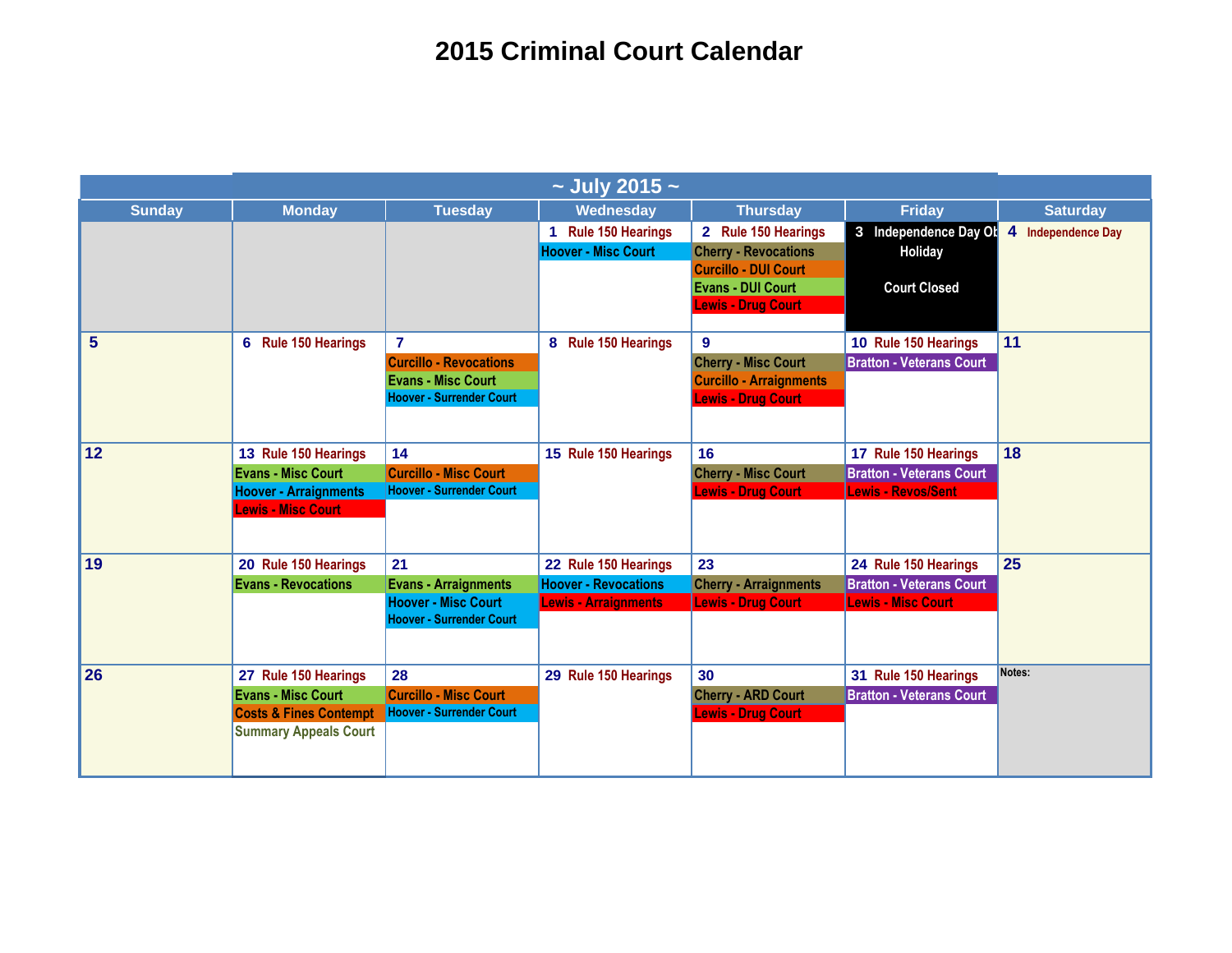|                | $\sim$ August 2015 $\sim$                                                         |                                                                                                                                   |                                                                                  |                                                                                                                                                      |                                                                                                                  |                 |  |  |
|----------------|-----------------------------------------------------------------------------------|-----------------------------------------------------------------------------------------------------------------------------------|----------------------------------------------------------------------------------|------------------------------------------------------------------------------------------------------------------------------------------------------|------------------------------------------------------------------------------------------------------------------|-----------------|--|--|
| <b>Sunday</b>  | <b>Monday</b>                                                                     | <b>Tuesday</b>                                                                                                                    | Wednesday                                                                        | <b>Thursday</b>                                                                                                                                      | <b>Friday</b>                                                                                                    | <b>Saturday</b> |  |  |
|                |                                                                                   |                                                                                                                                   |                                                                                  |                                                                                                                                                      |                                                                                                                  | $\mathbf{1}$    |  |  |
| $\overline{2}$ | 3 Rule 150 Hearings                                                               | 4                                                                                                                                 | 5 Rule 150 Hearings                                                              | 6 Rule 150 Hearings                                                                                                                                  | 7 Rule 150 Hearings                                                                                              | 8               |  |  |
|                | <b>Curcillo - Revocations</b><br><b>Hoover - Arraignments</b>                     | <b>Cherry - Misc Court</b><br><b>Curcillo - Arraignments</b><br><b>Evans - Misc Court</b><br><b>Hoover - Surrender Court</b>      | <b>Hoover - Misc Court</b>                                                       | <b>Cherry - Revocations</b><br><b>Curcillo - DUI Court</b><br><b>Evans - DUI Court</b><br><b>Lewis - Drug Court</b>                                  | <b>Bratton - Veterans Court</b><br><b>Curcillo - Misc Court</b>                                                  |                 |  |  |
| 9              | 10 Jury Trial Week<br><b>Rule 150 Hearings</b>                                    | 11 Jury Trial Week<br><b>Hoover - Surrender Court</b>                                                                             | 12 Jury Trial Week<br><b>Rule 150 Hearings</b>                                   | 13 Jury Trial Week<br><b>Lewis - Drug Court</b>                                                                                                      | 14 Jury Trial Week<br><b>Rule 150 Hearings</b><br><b>Bratton - Veterans Court</b>                                | 15              |  |  |
| 16             | 17 Jury Trial Week<br><b>Rule 150 Hearings</b>                                    | 18 Jury Trial Week<br><b>Hoover - Surrender Court</b>                                                                             | 19 Jury Trial Week<br><b>Rule 150 Hearings</b>                                   | 20 Jury Trial Week<br><b>Lewis - Drug Court</b>                                                                                                      | 21 Jury Trial Week<br><b>Rule 150 Hearings</b><br><b>Bratton - Veterans Court</b><br><b>Lewis - Arraignments</b> | 22              |  |  |
| 23             | 24 Rule 150 Hearings<br><b>Evans - Misc Court</b><br><b>Summary Appeals Court</b> | 25<br><b>Cherry - Revocations</b><br><b>Hoover - Misc Court</b><br><b>Evans - Arraignments</b><br><b>Hoover - Surrender Court</b> | 26 Rule 150 Hearings<br><b>Hoover - Revocations</b><br><b>Lewis - Misc Court</b> | 27<br><b>Cherry - Arraignments</b><br><b>Curcillo - Misc Court</b><br><b>Hoover - ARD Court</b><br><b>Evans - Revos</b><br><b>Lewis - Drug Court</b> | 28 Rule 150 Hearings<br><b>Bratton - Veterans Court</b><br><b>Lewis - Revos/Sent</b>                             | 29              |  |  |
| 30             | 31 Rule 150 Hearings<br><b>Curcillo - Arraignments</b>                            |                                                                                                                                   |                                                                                  |                                                                                                                                                      |                                                                                                                  |                 |  |  |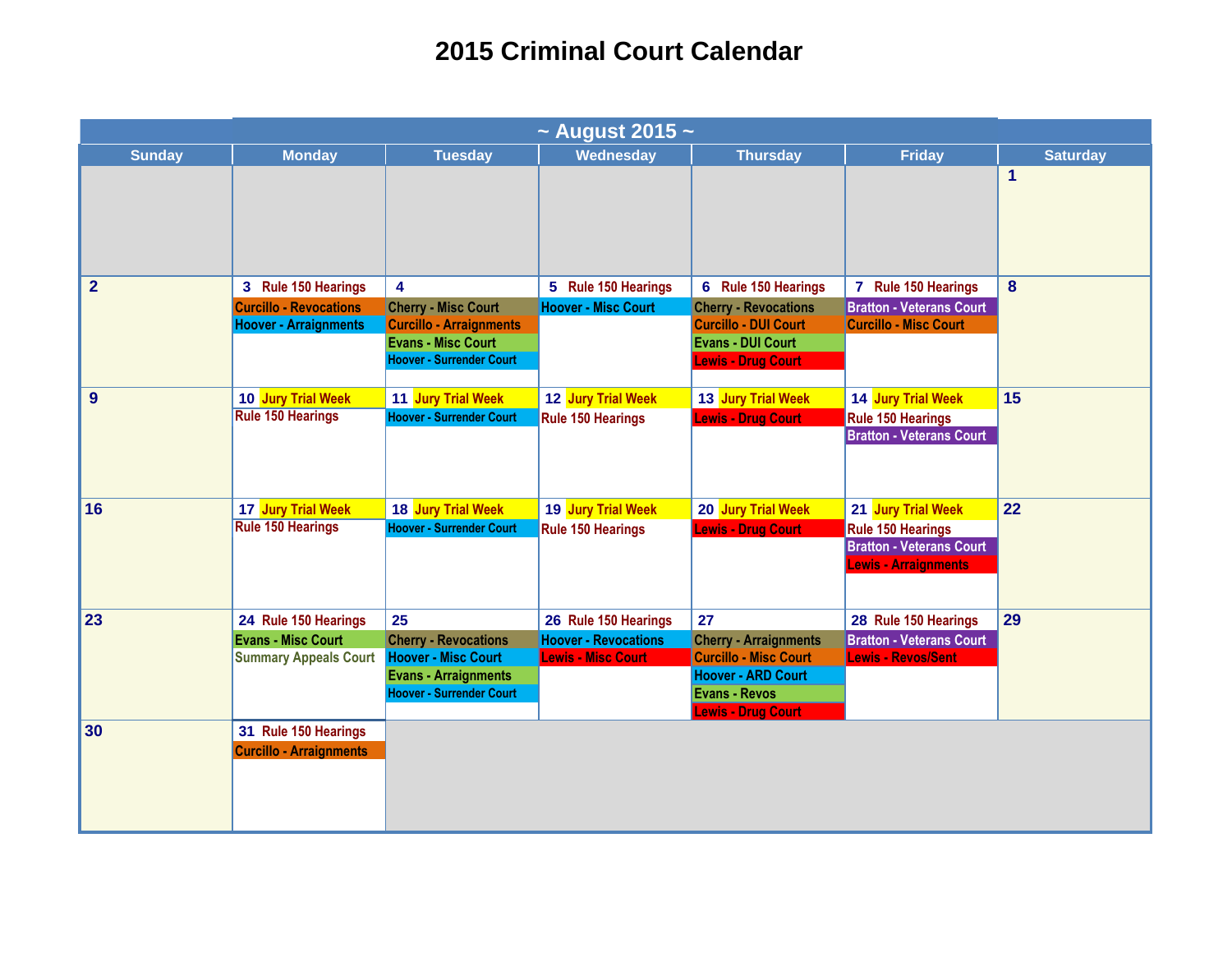| $\sim$ September 2015 $\sim$ |                                                                                                                                                      |                                                                                                                                |                                                                                    |                                                                                                                                               |                                                                                                                  |                 |  |
|------------------------------|------------------------------------------------------------------------------------------------------------------------------------------------------|--------------------------------------------------------------------------------------------------------------------------------|------------------------------------------------------------------------------------|-----------------------------------------------------------------------------------------------------------------------------------------------|------------------------------------------------------------------------------------------------------------------|-----------------|--|
| <b>Sunday</b>                | <b>Monday</b>                                                                                                                                        | <b>Tuesday</b>                                                                                                                 | Wednesday                                                                          | <b>Thursday</b>                                                                                                                               | <b>Friday</b>                                                                                                    | <b>Saturday</b> |  |
|                              |                                                                                                                                                      | 1<br><b>Curcillo - Revocations</b><br><b>Hoover - Surrender Court</b><br><b>Hoover - Arraignments</b>                          | 2 Rule 150 Hearings                                                                | $\overline{\mathbf{3}}$<br><b>Cherry - Misc Court</b><br><b>Curcillo - DUI Court</b><br><b>Evans - DUI Court</b><br><b>Lewis - Drug Court</b> | 4 Rule 150 Hearings<br><b>Bratton - Veterans Court</b><br><b>Evans - Misc Court</b><br><b>Lewis - Misc Court</b> | $5\phantom{1}$  |  |
| 6                            | 7 Labor Day<br><b>HOLIDAY</b><br><b>COURT CLOSED</b>                                                                                                 | 8 Rule 150 Hearings<br><b>Curcillo - Misc Court</b><br><b>Hoover - Surrender Court</b>                                         | 9 Rule 150 Hearings<br><b>Hoover - Misc Court</b>                                  | 10<br><b>Cherry - Revocations</b><br><b>Lewis - Drug Court</b>                                                                                | 11 Rule 150 Hearings<br><b>Bratton - Veterans Court</b>                                                          | 12              |  |
| 13                           | 14 Rule 150 Hearings<br><b>Curcillo - Misc Court</b><br><b>Lewis - Misc Court</b>                                                                    | 15<br><b>Cherry - Misc Court</b><br><b>Evans - Misc Court</b><br><b>Hoover - Misc Court</b><br><b>Hoover - Surrender Court</b> | 16 Rule 150 Hearings<br><b>Hoover - Revocations</b><br><b>Lewis - Arraignments</b> | 17<br><b>Cherry - ARD Court</b><br><b>Lewis - Drug Court</b>                                                                                  | 18 Rule 150 Hearings<br><b>Bratton - Veterans Court</b>                                                          | 19              |  |
| 20                           | 21 Jury Trial Week<br><b>Rule 150 Hearings</b>                                                                                                       | 22 Jury Trial Week<br><b>Hoover - Surrender Court</b>                                                                          | 23 Jury Trial Week<br><b>Rule 150 Hearings</b>                                     | 24 Jury Trial Week<br><b>Lewis - Drug Court</b>                                                                                               | 25 Jury Trial Week<br>Rule 150 Hearings<br><b>Bratton - Veterans Court</b>                                       | 26              |  |
| 27                           | 28 Rule 150 Hearings<br><b>Evans - Revocations</b><br><b>Lewis - Misc Court</b><br><b>Summary Appeals Court</b><br><b>Costs &amp; Fines Contempt</b> | 29<br><b>Cherry - Arraignments</b><br><b>Curcillo - Revocations</b><br><b>Hoover - Surrender Court</b>                         | 30 Rule 150 Hearings<br><b>Evans - Misc Court</b>                                  |                                                                                                                                               |                                                                                                                  |                 |  |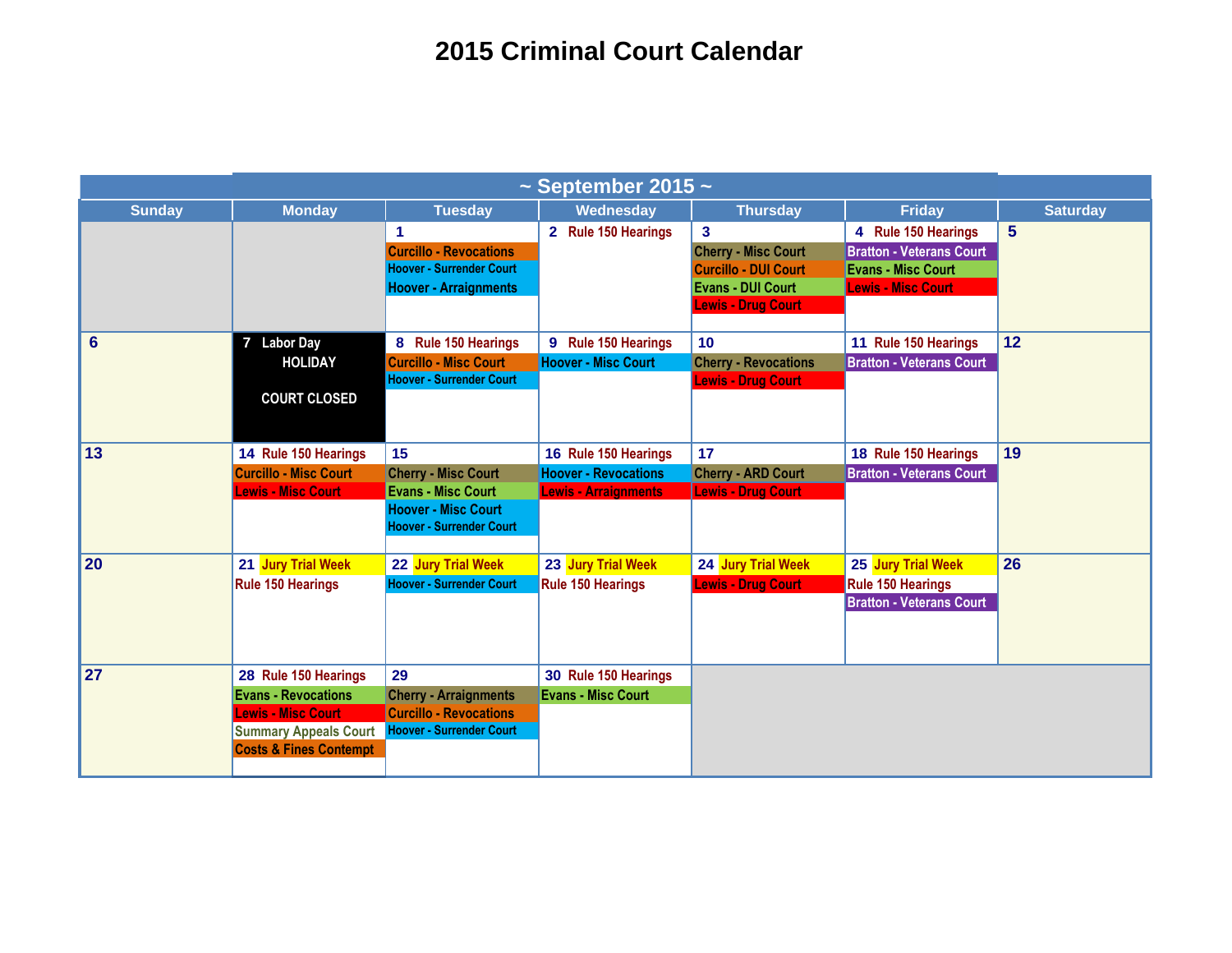| $\sim$ October 2015 $\sim$ |                                                         |                                                               |                             |                                    |                                                          |                         |  |  |
|----------------------------|---------------------------------------------------------|---------------------------------------------------------------|-----------------------------|------------------------------------|----------------------------------------------------------|-------------------------|--|--|
| <b>Sunday</b>              | <b>Monday</b>                                           | <b>Tuesday</b>                                                | Wednesday                   | <b>Thursday</b>                    | <b>Friday</b>                                            | <b>Saturday</b>         |  |  |
|                            |                                                         |                                                               |                             | $\blacktriangleleft$               | 2 Rule 150 Hearings                                      | $\overline{\mathbf{3}}$ |  |  |
|                            |                                                         |                                                               |                             | <b>Curcillo - Arraignments</b>     | <b>Bratton - Veterans Court</b>                          |                         |  |  |
|                            |                                                         |                                                               |                             | <b>Cherry - Misc Court</b>         | <b>Evans - Arraignments</b>                              |                         |  |  |
|                            |                                                         |                                                               |                             | <b>Lewis - Drug Court</b>          | <b>Lewis - Revos/Sent</b>                                |                         |  |  |
|                            |                                                         |                                                               |                             |                                    |                                                          |                         |  |  |
| 4                          | 5 Rule 150 Hearings                                     | $6\phantom{a}$                                                | 7 Rule 150 Hearings         | 8                                  | 9 Rule 150 Hearings                                      | 10                      |  |  |
|                            | <b>Hoover - Arraignments</b>                            | <b>Curcillo - Misc Court</b>                                  | <b>Hoover - Misc Court</b>  | <b>Cherry - Misc Court</b>         | <b>Bratton - Veterans Court</b>                          |                         |  |  |
|                            | <b>Lewis - Misc Court</b>                               | <b>Hoover - Surrender Court</b>                               |                             | <b>Lewis - Drug Court</b>          |                                                          |                         |  |  |
|                            |                                                         |                                                               |                             |                                    |                                                          |                         |  |  |
|                            |                                                         |                                                               |                             |                                    |                                                          |                         |  |  |
| 11                         | 12 Rule 150 Hearings                                    | 13                                                            | 14 Rule 150 Hearings        | 15                                 | 16 Rule 150 Hearings                                     | 17                      |  |  |
|                            | <b>Evans - Misc Court</b>                               | <b>Cherry - Misc Court</b>                                    | <b>Hoover - Revocations</b> | <b>Cherry - Revocations</b>        | <b>Bratton - Veterans Court</b>                          |                         |  |  |
|                            |                                                         | <b>Hoover - Misc Court</b>                                    | <b>Lewis - Arraignments</b> | <b>Curcillo - DUI Court</b>        | <b>Lewis - Misc Court</b>                                |                         |  |  |
|                            |                                                         | <b>Hoover - Surrender Court</b>                               |                             | <b>Evans - DUI Court</b>           |                                                          |                         |  |  |
|                            |                                                         |                                                               |                             | <b>Lewis - Drug Court</b>          |                                                          |                         |  |  |
| 18                         |                                                         |                                                               |                             | <b>Summary Appeals Court</b><br>22 |                                                          | 24                      |  |  |
|                            | 19 Rule 150 Hearings                                    | 20                                                            | 21 Rule 150 Hearings        |                                    | 23 Rule 150 Hearings                                     |                         |  |  |
|                            | <b>Curcillo - Misc Court</b>                            | <b>Cherry - Arraignments</b><br><b>Curcillo - Revocations</b> | <b>Hoover - Misc Court</b>  | <b>Curcillo - Arraignments</b>     | <b>Bratton - Veterans Court</b>                          |                         |  |  |
|                            | <b>Evans - Revocations</b><br><b>Lewis - Revos/Sent</b> | <b>Evans - Misc Court</b>                                     |                             | <b>Lewis - Drug Court</b>          | <b>Evans - Arraignments</b><br><b>Lewis - Misc Court</b> |                         |  |  |
|                            |                                                         | <b>Hoover - Surrender Court</b>                               |                             |                                    |                                                          |                         |  |  |
|                            |                                                         |                                                               |                             |                                    |                                                          |                         |  |  |
| 25                         | 26 Jury Trial Week                                      | 27 Jury Trial Week                                            | 28 Jury Trial Week          | 29 Jury Trial Week                 | 30 Jury Trial Week                                       | 31                      |  |  |
|                            | <b>Rule Rule 150 Hearings</b>                           | <b>Hoover - Surrender Court</b>                               | <b>Rule 150 Hearings</b>    | <b>Lewis - Drug Court</b>          | <b>Rule 150 Hearings</b>                                 |                         |  |  |
|                            |                                                         |                                                               |                             |                                    |                                                          |                         |  |  |
|                            |                                                         |                                                               |                             |                                    |                                                          |                         |  |  |
|                            |                                                         |                                                               |                             |                                    |                                                          |                         |  |  |
|                            |                                                         |                                                               |                             |                                    |                                                          |                         |  |  |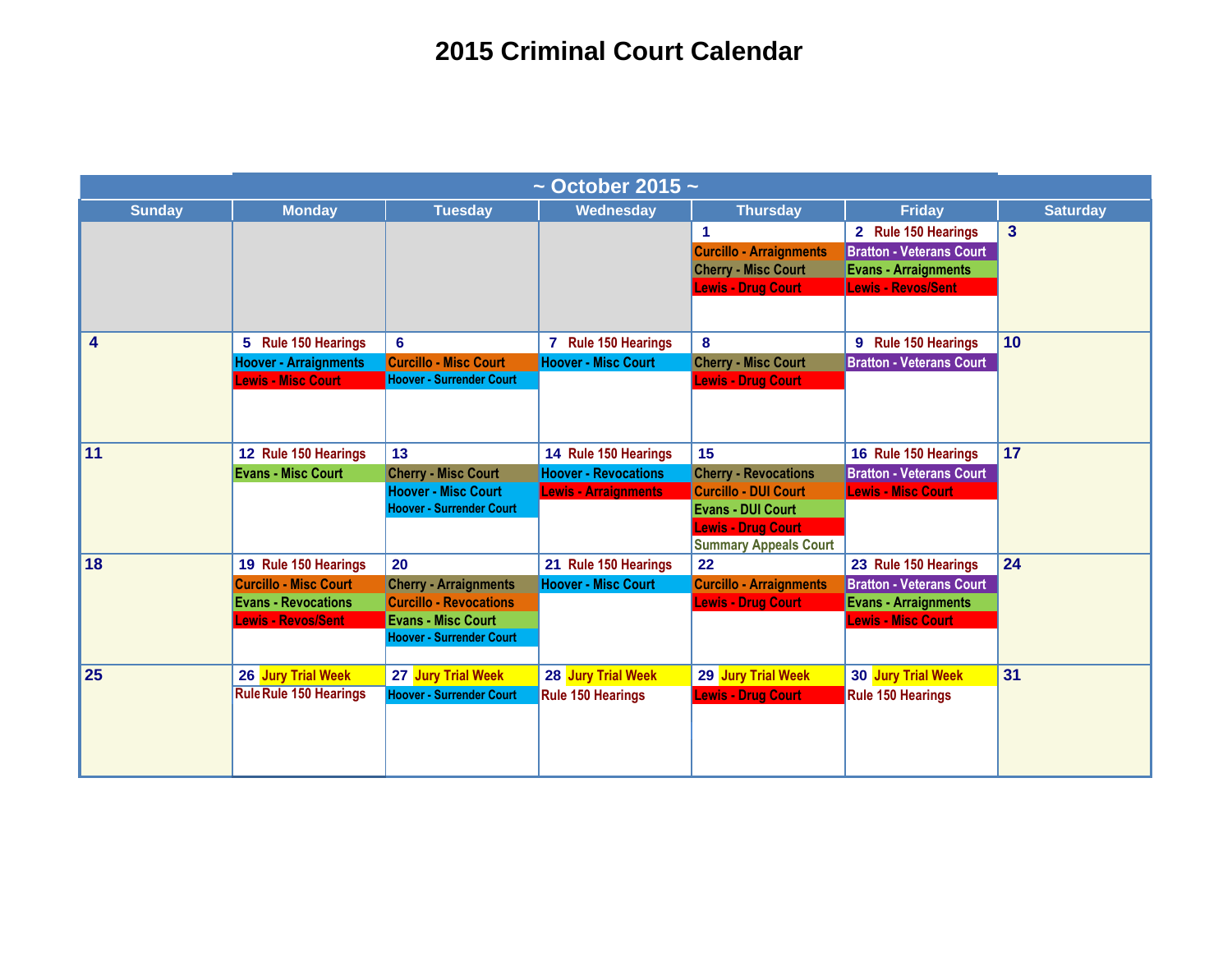| $\sim$ November 2015 $\sim$ |                                   |                                 |                             |                              |                                 |                 |
|-----------------------------|-----------------------------------|---------------------------------|-----------------------------|------------------------------|---------------------------------|-----------------|
| <b>Sunday</b>               | <b>Monday</b>                     | <b>Tuesday</b>                  | Wednesday                   | <b>Thursday</b>              | <b>Friday</b>                   | <b>Saturday</b> |
| 1                           | 2 Jury Trial Week                 | 3 Jury Trial Week               | 4 Jury Trial Week           | 5 Jury Trial Week            | <b>6</b> Jury Trial Week        | $\overline{7}$  |
|                             | <b>Rule 150 Hearings</b>          | <b>Hoover - Surrender Court</b> | <b>Rule 150 Hearings</b>    | <b>Lewis - Drug Court</b>    | <b>Rule 150 Hearings</b>        |                 |
|                             |                                   |                                 |                             |                              | <b>Bratton - Veterans Court</b> |                 |
|                             |                                   |                                 |                             |                              |                                 |                 |
| 8                           | 9 Rule 150 Hearings               | 10                              | 11 Veterans' Day            | 12 Rule 150 Hearings         | 13 Rule 150 Hearings            | 14              |
|                             |                                   | <b>Curcillo - Misc Court</b>    | <b>HOLIDAY</b>              | <b>Cherry - Misc Court</b>   | <b>Bratton - Veterans Court</b> |                 |
|                             |                                   | <b>Hoover - Surrender Court</b> |                             | <b>Hoover - ARD Court</b>    |                                 |                 |
|                             |                                   |                                 | <b>COURT CLOSED</b>         | <b>Lewis - Drug Court</b>    |                                 |                 |
|                             |                                   |                                 |                             |                              |                                 |                 |
| 15                          | 16 Rule 150 Hearings              | 17                              | 18 Rule 150 Hearings        | 19                           | 20 Rule 150 Hearings            | 21              |
|                             | <b>Coates - Naturalization</b>    | <b>Evans - Misc Court</b>       | <b>Cherry - Misc Court</b>  | <b>Cherry - Arraignments</b> | <b>Bratton - Veterans Court</b> |                 |
|                             | <b>Hoover - Arraignments</b>      | <b>Hoover - Surrender Court</b> | <b>Hoover - Misc Court</b>  | <b>Lewis - Drug Court</b>    | <b>Lewis - Misc Court</b>       |                 |
|                             | <b>Costs &amp; Fines Contempt</b> |                                 | <b>Lewis - Arraignments</b> |                              |                                 |                 |
|                             |                                   |                                 |                             |                              |                                 |                 |
| 22                          | 23 Rule 150 Hearings              | 24                              | 25 Rule 150 Hearings        | 26 Thanksgiving Day          | 27 Rule 150 Hearings            | 28              |
|                             | <b>Evans - Revocations</b>        | <b>Curcillo - Misc Court</b>    |                             | <b>HOLIDAY</b>               | <b>Bratton - Veterans Court</b> |                 |
|                             | <b>Summary Appeals Court</b>      | <b>Evans - Arraignments</b>     |                             |                              |                                 |                 |
|                             |                                   | <b>Hoover - Surrender Court</b> |                             | <b>COURT CLOSED</b>          |                                 |                 |
|                             |                                   |                                 |                             |                              |                                 |                 |
| 29                          | 30 Rule 150 Hearings              |                                 |                             |                              |                                 |                 |
|                             | <b>Curcillo - Misc Court</b>      |                                 |                             |                              |                                 |                 |
|                             |                                   |                                 |                             |                              |                                 |                 |
|                             |                                   |                                 |                             |                              |                                 |                 |
|                             |                                   |                                 |                             |                              |                                 |                 |
|                             |                                   |                                 |                             |                              |                                 |                 |